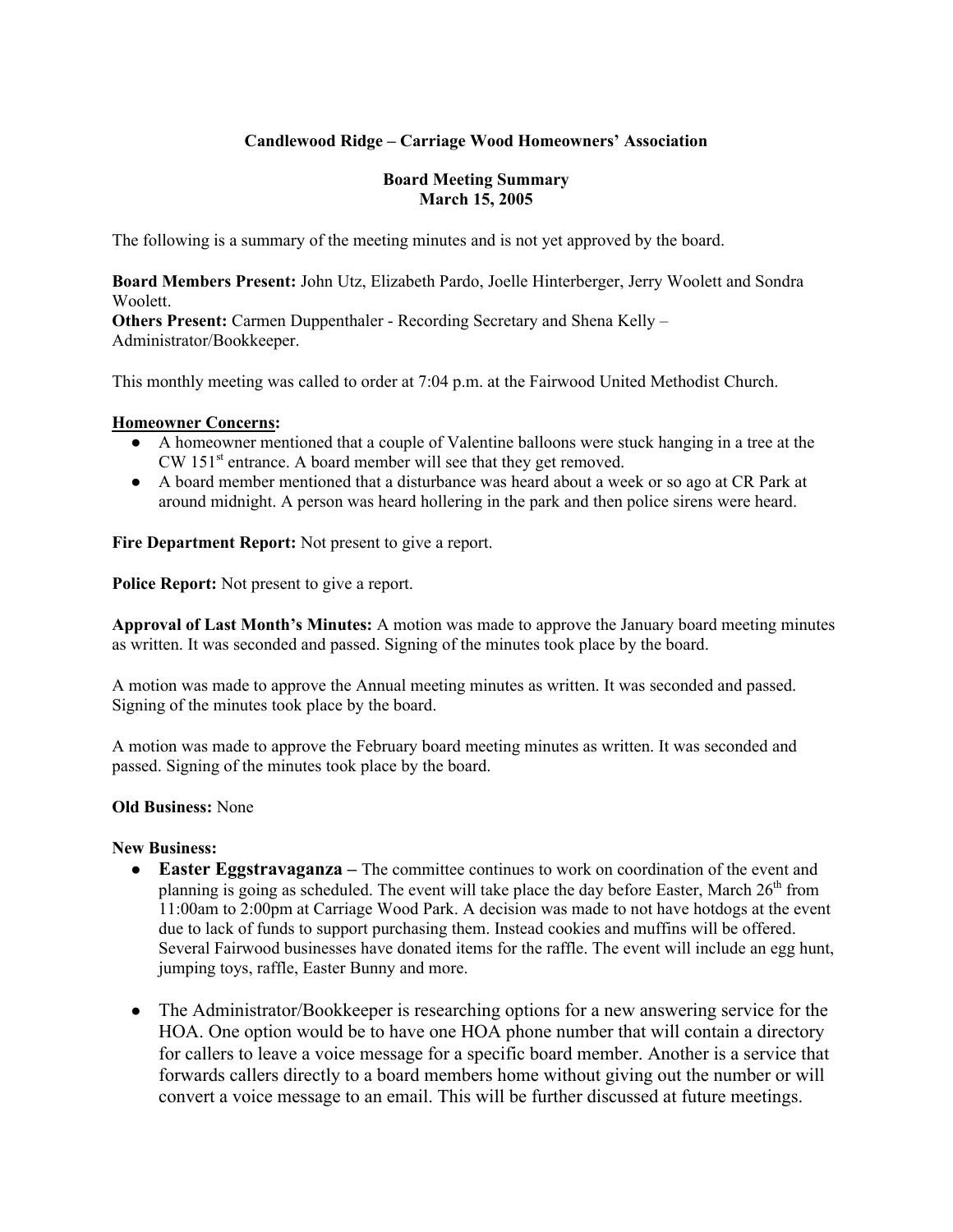### **Common Areas Report:**

- The CAM chairman contacted the King County Department of Development and Environmental Services (DDES) about the need for a permit to plant a hedge along the stream by the wooden bridge in CR Park. He was informed that a permit would be required. Only native plants can be used due to the park being in a designated wetland area and local nurseries should be able to tell the HOA what plants qualify. The DDES charges \$144.90 an hour to come out and review the area and estimates it will take about two hours to complete the process of issuing a permit, if all is in order.
- Canber provided an estimate for replacing the wooden bridge in CR Park. The bid was very reasonable but subsequently found out that a building permit is required and most treated wood products are no longer allowed. Because of this, the HOA will need to have a general contractor get the permit, design the new bridge and do the work. This will move the project into the Capital Improvement Fund area. The bridge sustained more damage from the car that hit it last November than originally thought and will need to be replaced and upgraded to meet insurance requirements. A board member suggested contacting Game Time (a playground equipment company) to see if they had an option for a bridge. The decking that is used for their play equipment is made of plastic and metal and is environmental friendly. Therefore it may be worth looking into. The board agreed.
- Canber has been authorized to replace the beauty bark along our common areas. Their bid came in under the \$2,500 authorized by the board.
- Canber has been asked to clean the moss off of the entrance signs to both CR and CW. They have agreed to do the work. An unsolicited proposal was received from another contractor to do the work but seemed very high.
- King County Department of Transportation was contacted about the leaning wooden fence around the retention pond in CW. They sent out a maintenance person to check the fence and determined that the fence does indeed belong to the county and will put in a work order to have it repaired.
- 5 Private Property Signs were ordered to post along the parameter of our parks. They indicate that our parks close at sunset and that no motorized vehicles, music, alcohol or drugs are allowed.
- It was said that watering of our common areas might be a major problem this summer. There will probably be some restrictions on water usage by the county and the HOA will need to keep costs down.
- Rocks have been placed to aid in blocking vehicle access at the northeastern corner of CR Park where a car entered last Thanksgiving.

**Architectural Report:** Not present to give a report.

**Complaints Negotiations Report:** The Complaint Negotiation Chairperson is currently working on 13 new complaints. There are 11 additional complaints that are pending and 10 complaints have been closed. A discussion of a couple homes that have received complaints and are noncompliant with the 30/60/90 day complaint process, took place. It was said that they are repeat offenders and will be receiving their final letter from the HOA's complaint process.

It's Spring-Cleaning time! A friendly reminder to all homeowners, that all exterior areas of your home must be consistently maintained and kept in a clean and attractive condition. Properly maintaining your home's appearance will keep our neighborhood looking its best and will help to maintain property values for the benefit of all members of our community.

**Treasurer's Report:** The February budget comparison report was presented and briefly discussed. It was said that dues income continues to steadily come in. The HOA tax return has been completed and is ready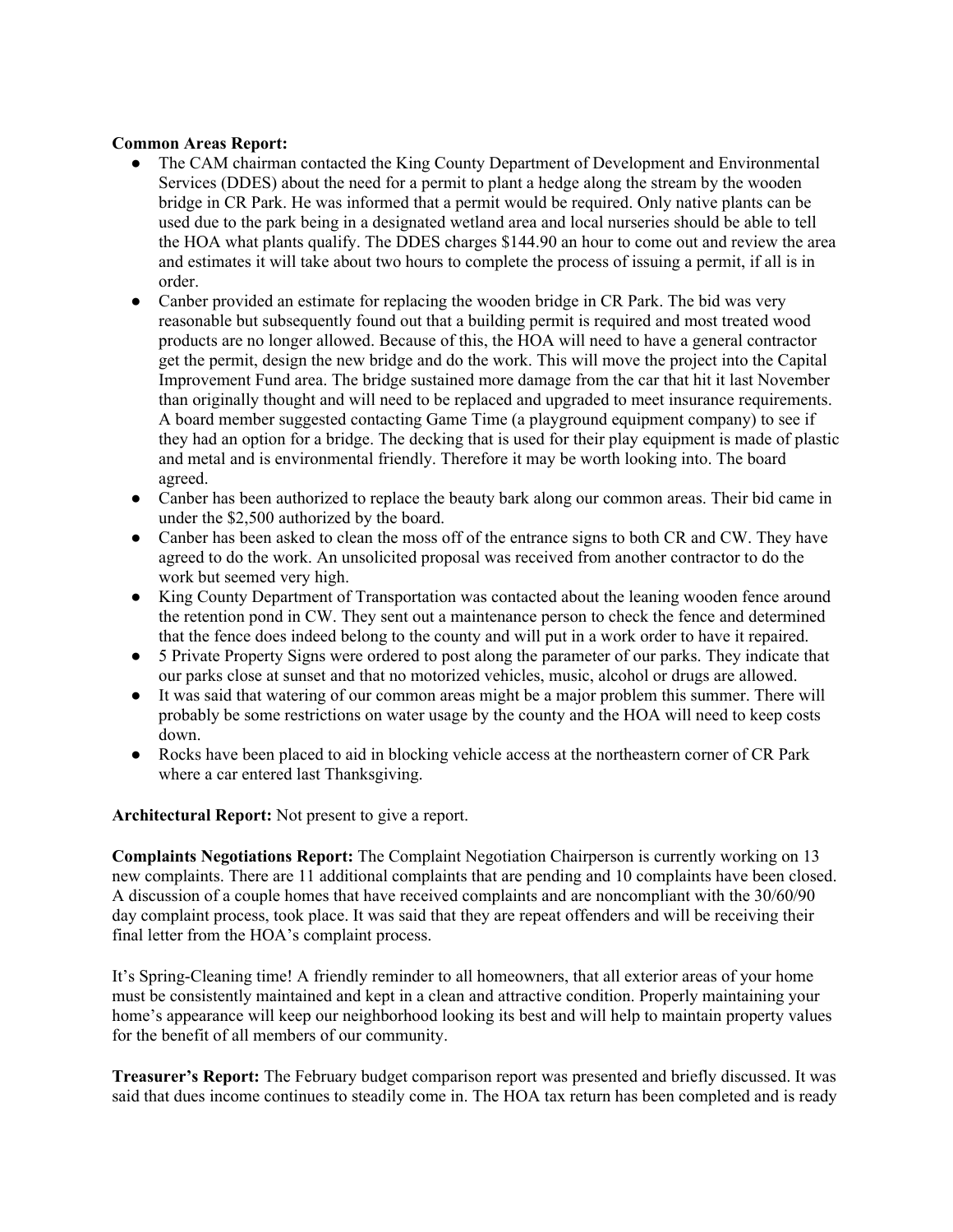to be signed and mailed. A motion was made to approve the Treasurer's report. The board passed the motion.

#### **Committee Reports:**

**Capital Improvement Committee –** After talking to several wetland consultants, J.S. Jones and Associates were hired to help determine what the HOA could and could not do in CR Park. They visited the site on 2/17/05 and were given a list of questions and a rough map with measurements that the committee provided. The committee contacted the consultant on 3/4/05 to get an update on the status of the report. They were told at that time that the HOA would probably not be able to place new equipment on any of the proposed new sites nor could they expand the site where the newest big toy is located. New equipment can be placed on the City of Seattle's site where the old big toy is located but were not sure if a permit would be required to do so. They also informed the committee that a building permit would be required to repair or replace the wooden bridge and that a Hydraulic Project Approval (HPA) might be needed from the Fish and Wildlife Service. King County DDES was contacted and indicated that a building permit would be needed to repair or replace the bridge due to it going over a stream. The plans will need to detail any clearing that is needed to get equipment on the site, how sediment will be controlled and indicate that any sawing will be done away from the stream. Treated woods are now outlawed and materials such as pre-cast concrete, steel, untreated cedar or recycled plastics will need to be used. The City of Seattle was contacted and they have no problem with the HOA placing new play equipment on the current site of the old big toy. The City of Seattle will look at the HOA's file to determine whether or not they can give the HOA a break on permit fees. A committee member had provided an application to apply to the Starbucks Park Improvement Grant Program. Grants of up to \$15,000 are provided to applicants that qualify and are chosen. After some research, it was determined that the HOA did not qualify because our park is not a public park nor are we a charitable organization. If you are interested in volunteering to be on the Capital Improvement Committee contact the HOA at (425) 227-4227.

**The Welcoming Committee** – 9 Welcome Packets were delivered to new homeowners on 2/26/05. 5 were in Candlewood Ridge and 4 were in Carriage Wood. If you are new to the neighborhood and would like an HOA information packet, contact Carmen at (425) 277-4280.

**Block Watch Committee** – If you are interested in resurrecting this important committee please contact the HOA. Volunteers for block watch captains are needed. (425) 227-4227. You can also call the King County Sheriff's Office Fairwood Storefront at (206) 296-3846 to get information on setting up a Block Watch Program.

**Special Topics:** Web and Email address: Email - crcwhoa@hotmail.com Web - www.geocities.com/crcwhoa

A motion was made to adjourn the meeting at 8:12 p.m.

**Next Board Meetings:** April 19, 2005 May 17, 2005 June 21, 2005 Meetings are held at **7:00 p.m.** at the Fairwood United Methodist Church. All Homeowners are welcome to attend. (425) 227-4227